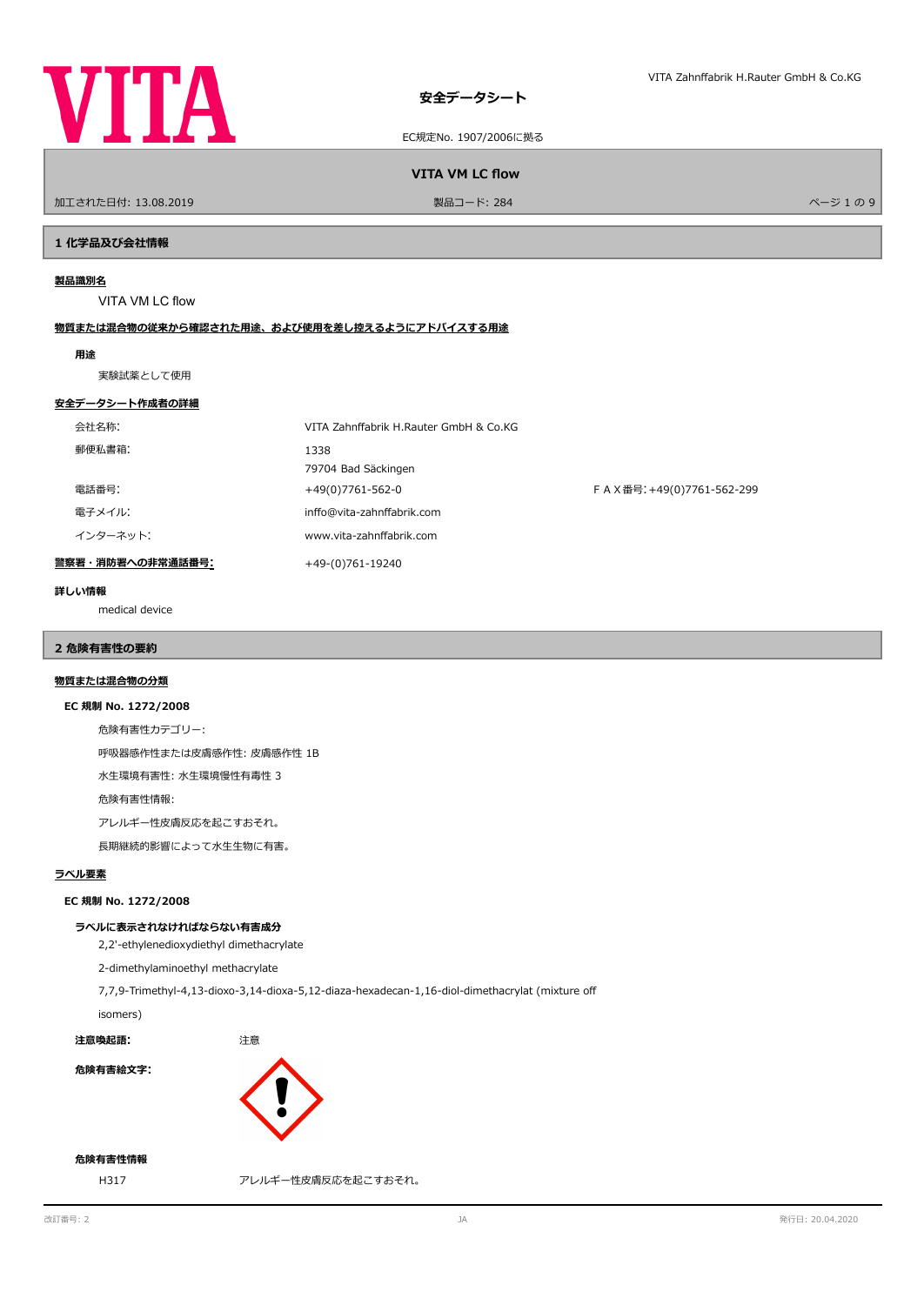

## EC規定No. 1907/2006に拠る

| <b>VITA VM LC flow</b> |                                |           |  |  |
|------------------------|--------------------------------|-----------|--|--|
| 加工された日付: 13.08.2019    | 製品コード: 284                     | ページ 2 の 9 |  |  |
| H412                   | 長期継続的影響によって水生生物に有害。            |           |  |  |
| 危険の予防                  |                                |           |  |  |
| P <sub>261</sub>       | 粉じん/煙/ガス/ミスト/蒸気/スプレーの吸入を避けること。 |           |  |  |
| P280                   | 保護手袋/保護衣/保護眼鏡/保護面を着用すること。      |           |  |  |
| P302+P352              | 皮膚に付着した場合:多量の水と石けん(鹸)で洗うこと。    |           |  |  |
| 他の危険有害性                |                                |           |  |  |
| 情報は何もない.               |                                |           |  |  |

# **3 組成及び成分情報**

# **混合物**

## **危険有害成分**

| CAS番号          | 化学名                                                                                                         | 数量         |
|----------------|-------------------------------------------------------------------------------------------------------------|------------|
|                | GHS 分類                                                                                                      |            |
| 72869-86-4     | 7,7,9-Trimethyl-4,13-dioxo-3,14-dioxa-5,12-diaza-hexadecan-1,16-diol-dimethacrylat<br>(mixture off isomers) | $15 - 20%$ |
|                | Skin Sens. 1B, Aquatic Chronic 3; H317 H412                                                                 |            |
| $109 - 16 - 0$ | 2,2'-ethylenedioxydiethyl dimethacrylate                                                                    | $15 - 20%$ |
|                | Skin Sens. 1B; H317                                                                                         |            |
| 94108-97-1     | Ditrimethylolpropane Tetraacrylate                                                                          | $1 - 5\%$  |
|                | Eye Irrit. 2, Aquatic Chronic 2; H319 H411                                                                  |            |
| 2867-47-2      | 2-dimethylaminoethyl methacrylate                                                                           | $< 1$ %    |
|                | Acute Tox. 4, Acute Tox. 4, Skin Irrit. 2, Eye Irrit. 2, Skin Sens. 1, H312 H302 H315<br>H319 H317          |            |

HおよびEUH条項の表記: 16章を参照すること 。

# **4 応急措置**

## **必要な応急手当の記述**

## **吸い込んだ後に**

新鮮な空気を入れること. 疑わしい場合は必ず、または、症状が現れている場合は、医師に相談すること。

## **皮膚に付着した後に**

皮膚に触れた場合、直ちに多量の水 かつ せっけんで洗い流すこと. 汚染された衣類を直ちに全て脱ぎ,再使

用する場合には洗濯をすること。 医師の処置を必要とする.

# **目に付着した後に**

直ちに洗眼用シャワーまたは水で、注意深く念入りに洗い流すこと. 眼の刺激があれば眼科医にかかること.

# **葛下後**

直ちに口をすすぎ、たくさんの水を飲むこと.

# **最も重要な症状および作用、急性および後発性**

情報は何もない.

# **緊急治療および特別処置が必要な兆候**

症状に応じて処置すること。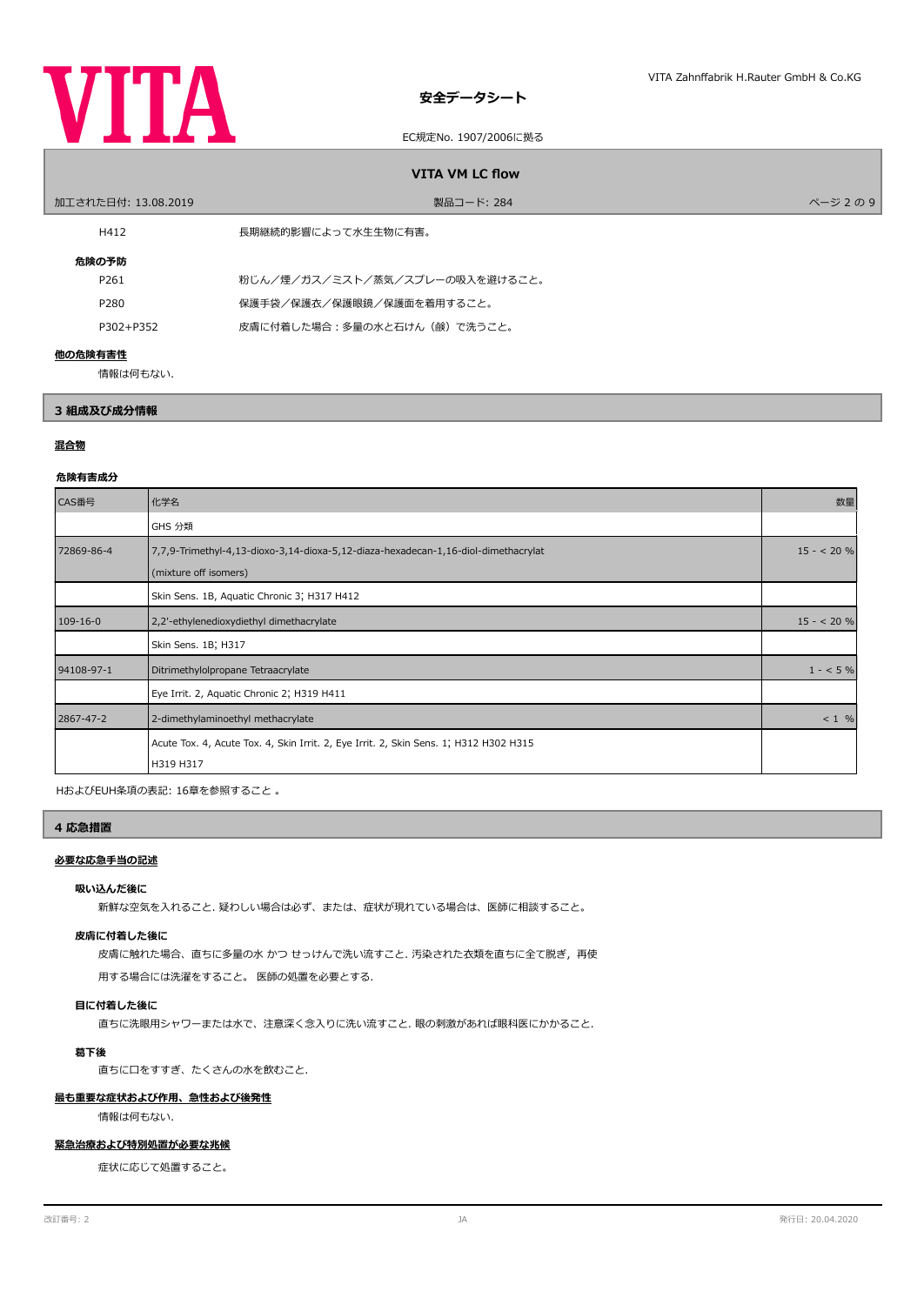

EC規定No. 1907/2006に拠る

**VITA VM LC flow** 

加工された日付: 13.08.2019 製品コード: 284 ページ 3 の 9

**5 火災時の措置**

## **消火剤**

## **適切な消火剤**

消火対策を、周辺地域に適合するよう調整すること.

## **物質または混合物特有の危険有害性**

発火性ではない 。

## **消防士のための事前注意事項**

自給式呼吸器具及び化学防護服を着用すること。 全身防護服。

## **追加の指摘**

ガス/蒸気/霧は、水を霧状に噴射して沈降させること. 汚染された消火用水は、分別して回収すること. 排水

管や自然水系に流入させないこと.

## **6 漏出時の措置**

## **人体に対する予防措置、保護具および緊急時措置**

十分に換気をすること. ガス/煙/蒸気/エーロゾルを吸い込まないこと. 皮膚、眼、衣服との接触を避けること.

個人用の保護具を使用すること。

## **環境に対する予防措置**

下水道、あるいは自然水系に流入させないこと.

## **封じ込めおよび浄化方法と機材**

機械で拾い上げること. その受け入れた物質は、廃棄物処理の章に従って、取り扱うこと.

## **他のセクションを参照**

安全取扱い: 参照箇所 節 7

個人用保護具: 参照箇所 節 8

廃棄物処理: 参照箇所 節 13

## **7 取扱い及び保管上の注意**

# **安全な取扱のための予防措置**

**安全取り扱い注意事項**

特別な予防措置は必要ではない.

## **火災および爆発防護に関するアドバイス**

特別な防火対策は、必要ではない.

## **配合禁忌等、安全な保管条件**

**倉庫と容器の需要**

容器は、密閉した状態を保つこと.

## **共同貯蔵に関する注意事項**

特別な予防措置は必要ではない.

## **8 ばく露防止及び保護措置**

## **管理パラメーター**

## **曝露防止**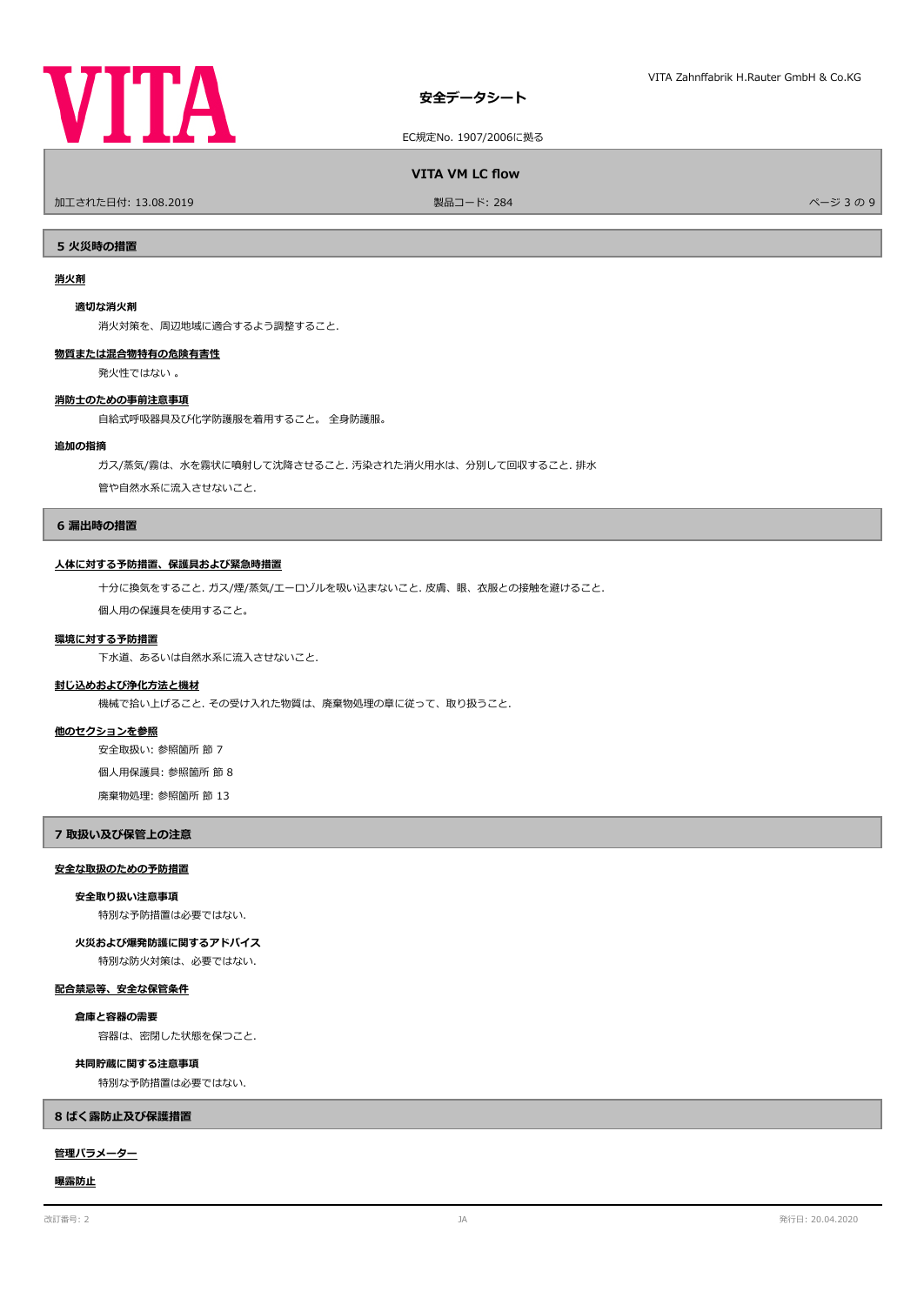

EC規定No. 1907/2006に拠る

**VITA VM LC flow** 

ールエされた日付: 13.08.2019 しかい こうしょう おおとこ かんきょう かんきょう 製品コード: 284 レード かんきょう かんきょう かんこう スタック パージ 4 の 9



# **保護・衛生対策**

汚れが付着し、濡れた衣服は、直ちに脱衣すること。 皮膚を保護するための計画を作成し、遵守すること! 休憩前や就業後は、手と顔を念入りに洗うこと、必要であればシャワーを浴びること. 職場では、飲食、喫 煙、鼻をかむことはしないこと.

## **眼/顔面用の保護具**

保護眼鏡/保護面を着用すること.

## **手の保護具**

化学物質を取り扱う際には、4桁の検査番号を含むCE表示のついた化学物質用保護手袋に限り、着用しなけれ ばならない. 化学物質用保護手袋は、職場で扱う危険物質の濃度や量に応じて、適したものを選ばなければな らない. 前述した保護手袋を特別な用途に使用する場合、手袋の製造者に、化学物質耐性について確認するこ とが望ましい. 推奨される手袋製品 KCL Dermatril P NBR (ニトリルゴム) 破過時間(最大着用時間) 10 min

防護衣の使用。 **皮膚の保護**

# **呼吸器の保護**

呼吸用保護具を着用すること。換気(窓やドアを開ける)が必要.

## **9 物理的及び化学的性質**

|--|

| 物質の状態:<br>色:          | 粘性のある     |
|-----------------------|-----------|
| 臭い:                   | 特異臭       |
| pH値:                  | 確定されていない  |
| 状態の変化                 |           |
| 融点:                   | 確定されていない  |
| 沸点, 初留点及び沸騰範囲:        | $>283$ °C |
| 引火点:                  | 151 °C    |
| 引火性                   |           |
| 固体:                   | 確定されていない  |
| ガス:                   | 非該当       |
| 爆発特性                  |           |
| その製品は、(で)ない:爆発の危険がある。 |           |
| 自然発火温度                |           |
| 固体:                   | 確定されていない  |
| ガス:                   | 非該当       |
| 分解温度:                 | 確定されていない  |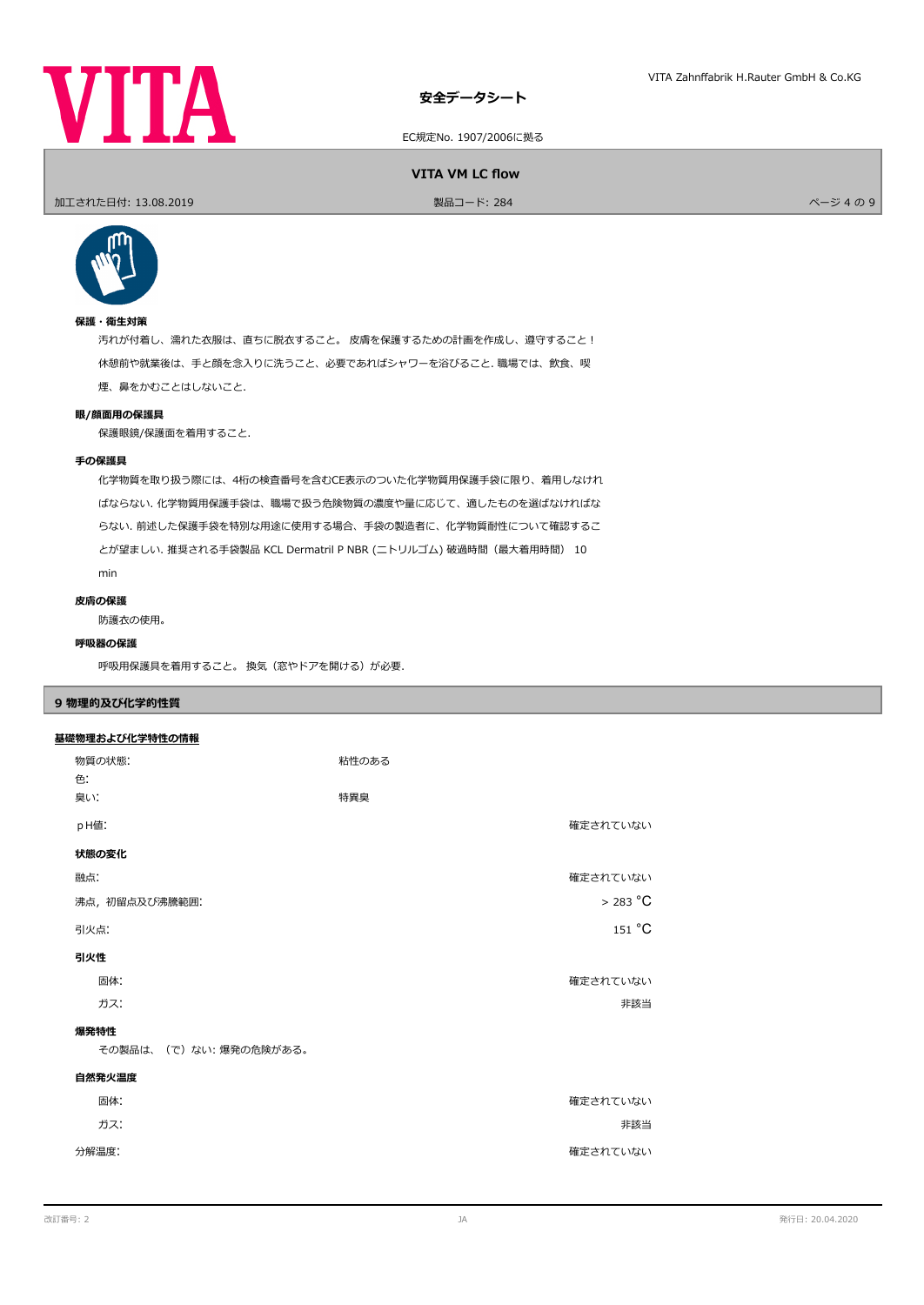

EC規定No. 1907/2006に拠る

| <b>VITA VM LC flow</b> |                 |        |  |  |
|------------------------|-----------------|--------|--|--|
| 加工された日付: 13.08.2019    | 製品コード: 284      | ページ5の9 |  |  |
| 酸化特性<br>燃焼を促進しない。      |                 |        |  |  |
| 蒸気圧:<br>$(\tau$ 50 °C) | $\le$ =1100 hPa |        |  |  |
| 密度:                    | 確定されていない        |        |  |  |
| 水溶性:                   | いいえ             |        |  |  |
| 溶媒に対する溶解性<br>確定されていない  |                 |        |  |  |
| 水分配係数:                 | 確定されていない        |        |  |  |
| 蒸気密度:                  | 確定されていない        |        |  |  |
| 蒸発速度:                  | 確定されていない        |        |  |  |
| その他の情報                 |                 |        |  |  |
| 固形分濃度:                 | 62,84 %         |        |  |  |

# **10 安定性及び反応性**

# **反応性**

規定に従って取扱い及び貯蔵される場合、有害反応はない。

## **化学的安定性**

本製品を通常の常温で保管すると安定である。

# **危険有害反応性の可能性**

知られた有害反応はない。

# **避けるべき条件**

(一つも、何も、誰も)ない/(一つも、何も、誰も)ない

## **不適合物質**

情報は何もない.

# **危険有害性のある分解生成物**

既に知られた有害分解製品はない。

# **11 有害性情報**

## **毒性情報**

# **急性毒性**

入手可能なデータによれば、分類基準が満たされていない。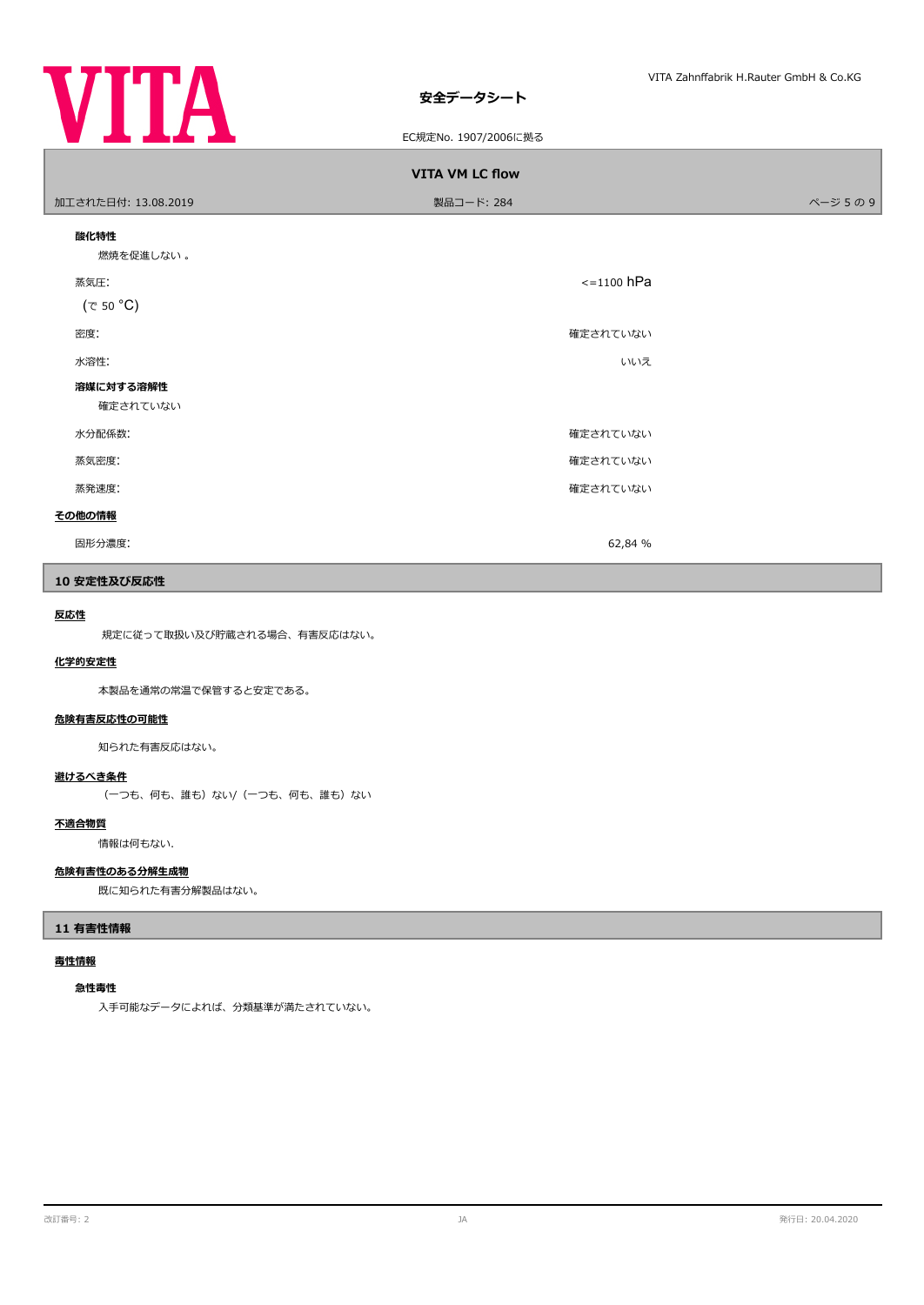

EC規定No. 1907/2006に拠る

# **VITA VM LC flow**

加工された日付: 13.08.2019 製品コード: 284 ページ 6 の 9

| CAS番号     | 化学名                               |         |   |       |    |
|-----------|-----------------------------------|---------|---|-------|----|
|           | 曝露の経路                             | 投与量     | 種 | 源泉、出典 | 方法 |
| 2867-47-2 | 2-dimethylaminoethyl methacrylate |         |   |       |    |
|           | 経口の                               | 急性毒性の推定 |   |       |    |
|           |                                   | 500     |   |       |    |
|           |                                   | mg/kg   |   |       |    |
|           | 皮膚の                               | 急性毒性の推定 |   |       |    |
|           |                                   | 1100    |   |       |    |
|           |                                   | mg/kg   |   |       |    |

## **刺激性及び腐食性**

入手可能なデータによれば、分類基準が満たされていない。

## **感作性影響**

アレルギー性皮膚反応を起こすおそれ。

(7,7,9-Trimethyl-4,13-dioxo-3,14-dioxa-5,12-diaza-hexadecan-1,16-diol-dimethacrylat (mixture of

isomers); 2,2'-ethylenedioxydiethyl dimethacrylate; 2-dimethylaminoethyl methacrylate)

## **生殖における発ガン性/変異原性/有毒性の影響**

入手可能なデータによれば、分類基準が満たされていない。

## **特定標的臓器毒性(単回暴露)**

入手可能なデータによれば、分類基準が満たされていない。

## **特定標的臓器毒性(反復暴露)**

入手可能なデータによれば、分類基準が満たされていない。

## **吸引性呼吸器有害性**

入手可能なデータによれば、分類基準が満たされていない。

## **テストに関するその他のインフォーメーション**

この混合物はEC指令No 1272/2008 [CLP]において、危険性を有すると評価される.

## **12 環境影響情報**

# **毒性**

長期継続的影響によって水生生物に有害.

# **残留性と分解性**

その製品は、検査されなかった.

# **生物蓄積性**

その製品は、検査されなかった.

# **土壌中の移動度**

その製品は、検査されなかった.

## **他の有害影響**

情報は何もない.

## **詳しい情報**

下水道、あるいは自然水系に流入させないこと. 地下/土壌に至らせてはならない.

# **13 廃棄上の注意**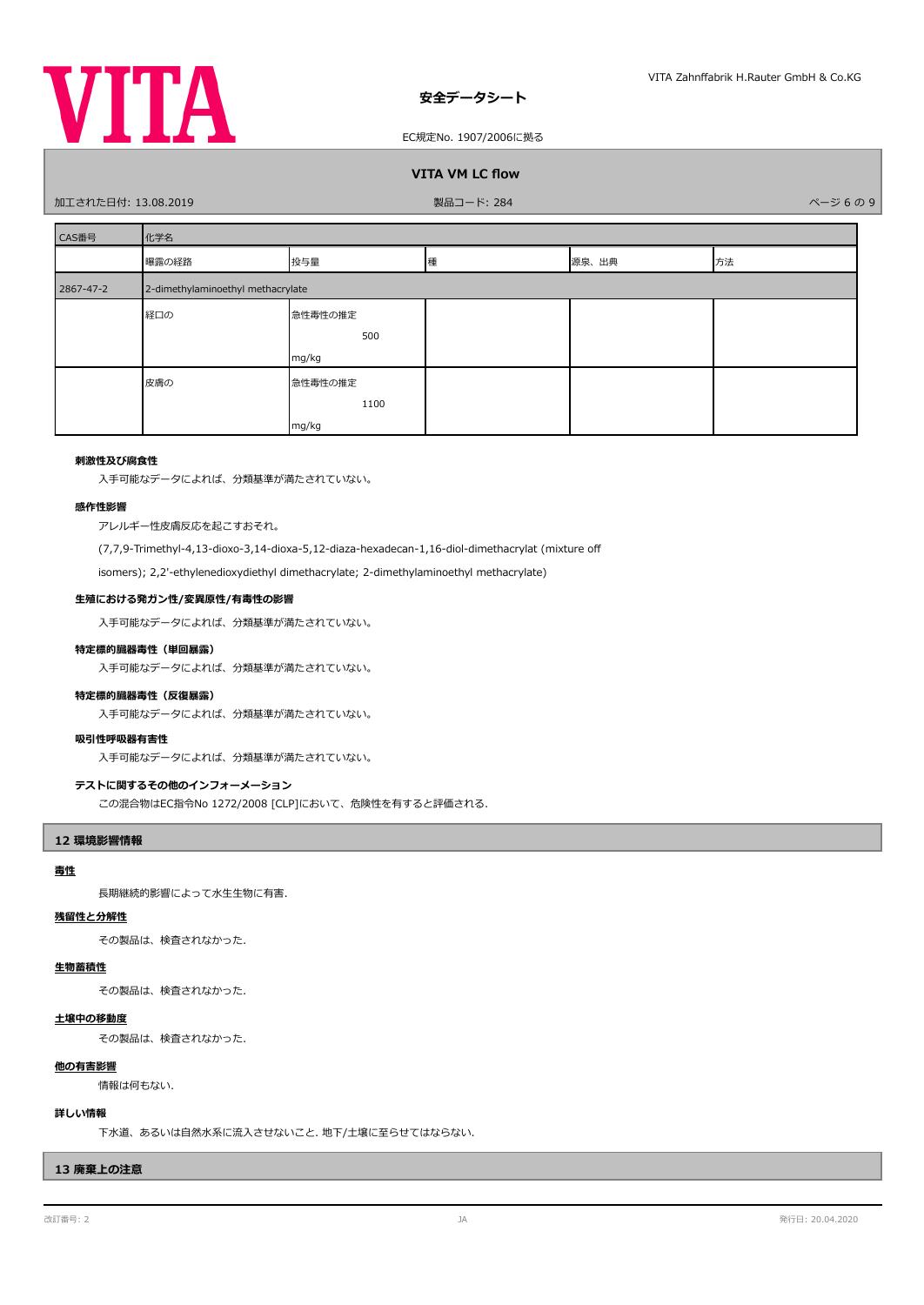

EC規定No. 1907/2006に拠る

## **VITA VM LC flow**

- 加工された日付: 13.08.2019 - インディング・コード: 284 - インディング・コード: 284 - インディング・コード: 284 - インディング 9 9 - インジ 7 の 9 - インジ 7 の 9

## **廃棄物処理方法**

#### **廃棄の勧告**

下水道、あるいは自然水系に流入させないこと. 地下/土壌に至らせてはならない. 廃棄物は該当法規に従っ

て廃棄すること。

## **汚染した包装**

汚染された包装は、物質そのものと同様に扱うこと.

# **14 輸送上の注意**

# **海上輸送 (IMDG)**

| UN番号:                  | No dangerous good in sense off this transport regulation  |
|------------------------|-----------------------------------------------------------|
| 正式の国連輸送名:              | No dangerous good in sense off this transport regulation. |
| <u>輸送における危険有害性クラス:</u> | No dangerous good in sense off this transport regulation. |
| 包装等級(PG):              | No dangerous good in sense off this transport regulation. |
| 空輸 (ICAO-TI/IATA-DGR)  |                                                           |
| UN番号:                  | No dangerous good in sense off this transport regulation  |
| 正式の国連輸送名:              | No dangerous good in sense off this transport regulation. |
| 輸送における危険有害性クラス:        | No dangerous good in sense off this transport regulation. |
| 包装等級 (PG):             | No dangerous good in sense off this transport regulation. |
| 環境危険有害性                |                                                           |
| 環境に有害である:              | いいえ                                                       |

## **使用者のための特別な予防措置**

情報は何もない.

## **MARPOL 73/78 の付属文書 II および IBC Code に準拠するバルク輸送**

非該当

## **15 適用法令**

# **物質または混合物に固有の安全、健康および環境に関する規則/法律**

| 国内規定情報 |  |
|--------|--|
|        |  |

従業制限: またのは、およびのおよびのののに、若年層への従業制限に注意する。 水に与える有害性等級(ドイツ): 3 - 水を非常に汚染する

皮膚吸収/感作: アレルギー性過敏反応を起こします。

# **16 その他の情報**

## **略称と頭字語の説明**

ADR: Accord européen sur le transport des marchandises dangereuses par Route

(European Agreement concerning the International Carriage of Dangerous Goods by Road)

IMDG: International Maritime Code ffor Dangerous Goods

IATA: International Air Transport Association

GHS: Globally Harmonized System off Classiffcation and Labelling off Chemicals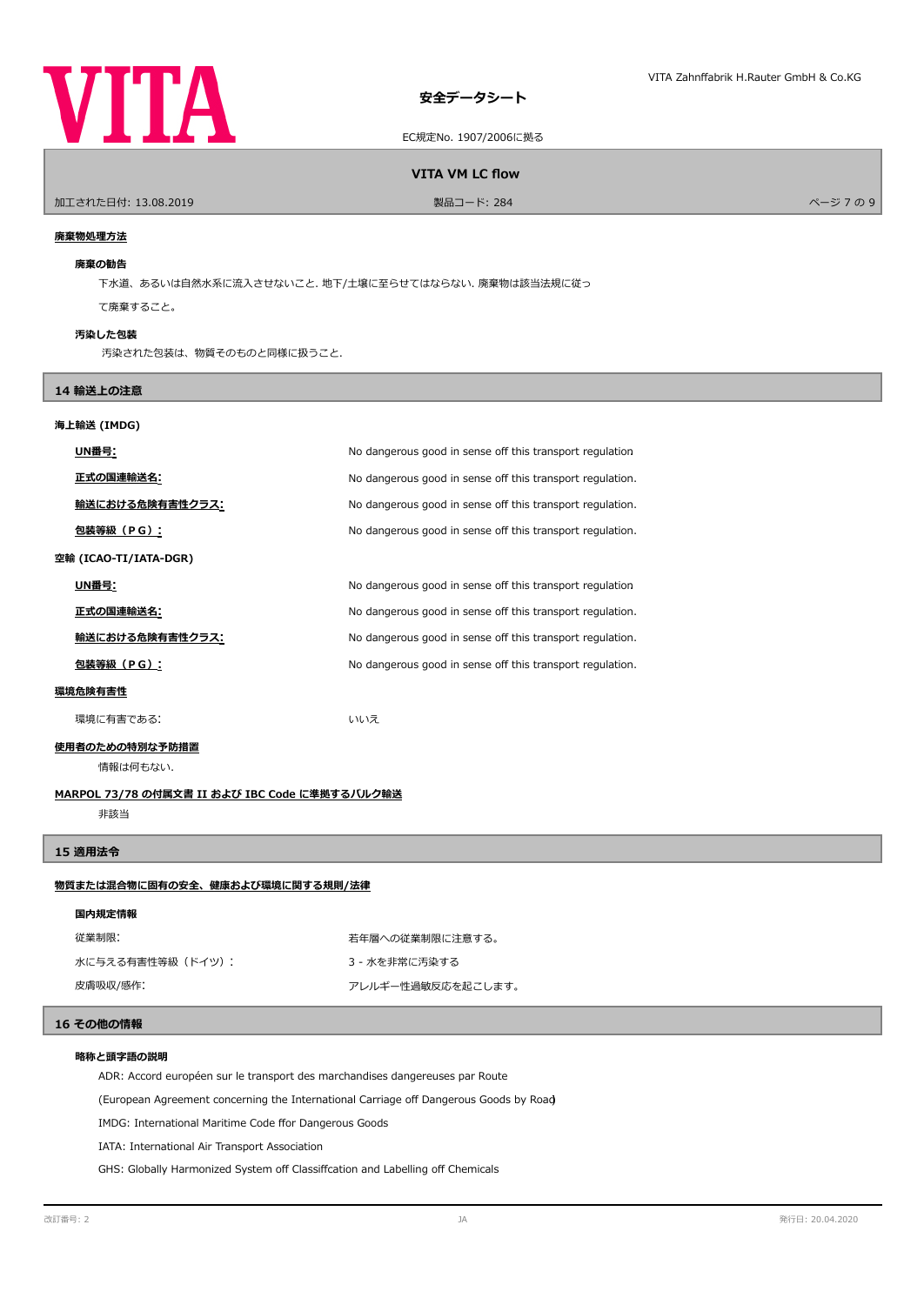

EC規定No. 1907/2006に拠る

## **VITA VM LC flow**

ールエされた日付: 13.08.2019 しかい こうしょう かんこうしゃ リード: 284 レード: 284 レード: 284 レーダー かんこうしょう かんこうしょう おんこうしょう おんこうしょう かんこうしょう

EINECS: European Inventory of Existing Commercial Chemical Substances ELINCS: European List off Notiffed Chemical Substances CAS: Chemical Abstracts Service LC50: Lethal concentration, 50% LD50: Lethal dose, 50% CLP: Classifcation, labelling and Packaging REACH: Registration, Evaluation and Authorization off Chemicals GHS: Globally Harmonised System off Classiffcation Labelling and Packaging off Chemicals UN: United Nations DNEL: Derived No Efect Level DMEL: Derived Minimal Efect Level PNEC: Predicted No Efect Concentration ATE: Acute toxicity estimate LL50: Lethal loading, 50% EL50: Efect loading, 50% EC50: Efective Concentration 50% ErC50: Efective Concentration 50%, growth rate NOEC: No Observed Efect Concentration BCF: Bio-concentration factor PBT: persistent, bioaccumulative, toxic vPvB: very persistent, very bioaccumulative RID: Regulations concerning the international carriage off dangerous goods by rail ADN: European Agreement concerning the International Carriage off Dangerous Goods by Inland Waterways (Accord européen relatiff au transport international des marchandises dangereuses par voies de navigation intérieures) EmS: Emergency Schedules MFAG: Medical First Aid Guide ICAO: International Civil Aviation Organization MARPOL: International Convention ffor the Prevention off Marine Pollution ffrom Ships IBC: Intermediate Bulk Container VOC: Volatile Organic Compounds SVHC: Substance off Very High Concern 略語および頭字語については、http://abbrev.esdscom.eu の表を参照 **GHSによる混合物の等級分類および適用した評価法** 分類 カランド しょうかん かいしょう かくりょう 分類方法 Skin Sens. 1B; H317 (算出方法) Aquatic Chronic 3; H412 <br>
算出方法

| HおよびEUH条項の表記(番号および全文) |             |  |
|-----------------------|-------------|--|
| H302                  | 飲み込むと有害。    |  |
| H312                  | 皮膚に接触すると有害。 |  |
| H315                  | 皮膚刺激。       |  |